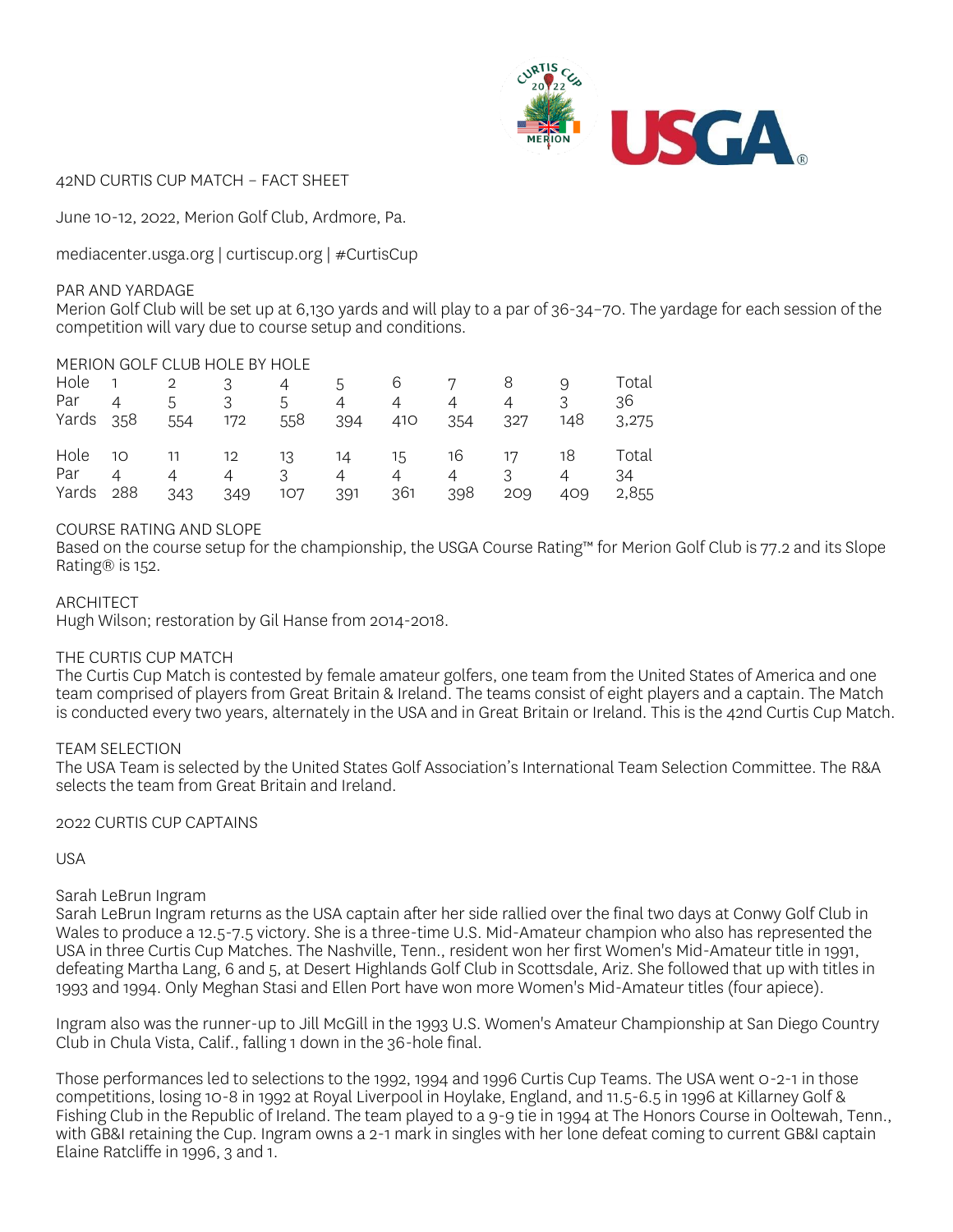Ingram was a two-time All-American and four-year letter winner at Duke University from 1985-88 and is a member of the Duke University Sports Hall of Fame, Tennessee Sports Hall of Fame and Tennessee Golf Hall of Fame. She twice represented the USA in the Women's World Amateur Team Championships, helping the side to victory in 1994 in France.

Outside of her Women's Mid-Amateur victories, Ingram won the 1986 and 1987 Maryland State Women's Amateurs, the 1990 Canadian Women's Amateur, the 1991 Women's Western Amateur and Tennessee State Amateur, the 1992 Broadmoor Women's Invitational and 1993 Women's Southern Amateur. She also was the low amateur in the 1995 U.S. Women's Open at The Broadmoor.

In 2018, Ingram served as the general chair of the U.S. Women's Amateur at The Golf Club of Tennessee, her home club. She also qualified for the 2019 U.S. Senior Women's Amateur, advancing to the Round of 16. She also advanced to match play in the 2021 U.S. Senior Women's Amateur, falling in the Round of 32, and played in the 2021 U.S. Senior Women's Open.

### GREAT BRITAIN & IRELAND

### Elaine Ratcliffe

Elaine Ratcliffe, of England, returns as captain of the Great Britain and Ireland side following a 12.5-7.5 defeat at Conwy Golf Club in Wales last August. Ratcliffe enjoyed a decorated amateur career that included victories in the 1997 Finish Women's Amateur and 1998 English Women's Amateur. Ratcliffe was a member of the victorious 1996 Great Britain and Ireland Curtis Cup Team that defeated the USA 11.5-6.5 at Killarney Golf & Fishing Club in the Republic of Ireland. Ratcliffe posted a 1-0-1 mark in singles (she did not play in either foursomes session), defeating current USA Curtis Cup captain Sarah Ingram, 3 and 1, on Sunday. She tied her Saturday match with Marla Jemsek. Ratcliffe also played on the victorious 1997 Vagliano Trophy Team that defeated Continental Europe by one point at Royal Aberdeen in Scotland.

She also represented Great Britain and Ireland in the 1996 Women's World Amateur Team Championship, where the side finished tied for fourth in the Philippines. She also represented England in the European Amateur Team Championships.

Ratcliffe turned professional and was named the Ladies European Tour's Rookie of the Year in 1999, but regained her amateur status in 2008. She has since captained England in a number of international matches, including the Ladies Home Internationals and European Amateur Team Championships. She also has twice led a Europe team against Asia-Pacific in the Patsy Hankins Trophy.

### **SPECTATORS**

Fans are welcome to attend the 42nd Curtis Cup Match. Entry is complimentary.

A Junior Clinic will be hosted on Saturday, June 11, at the Merion Golf Club Practice Facility at noon and 1:30 p.m. Registration is required. Lunch will be provided for all participants.

A Junior Scavenger Hunt will take place throughout the Match to further the experience for juniors at the championship. Kids can pick up their Scavenger Hunt Scorecard from the Golf Shop and follow instructions to receive a prize.

### SCHEDULE OF PLAY

On Friday, June 10, and Saturday, June 11, there will be three morning foursomes (alternate-shot) matches and three afternoon four-ball matches. On Sunday, June 12, there will be eight singles matches. All matches will be 18 holes.

All Times Local (EDT)

Thursday, June 9 (Note: All times are subject to change) 6 p.m. – Flag Raising Ceremony

Friday, June 10  $7 - 7:24$  a.m. – Four-Ball (three matches) 1:10 - 1:32 p.m. - Foursomes (three matches)

Saturday, June 11 8 – 8:24 a.m. – Four-Ball (three matches)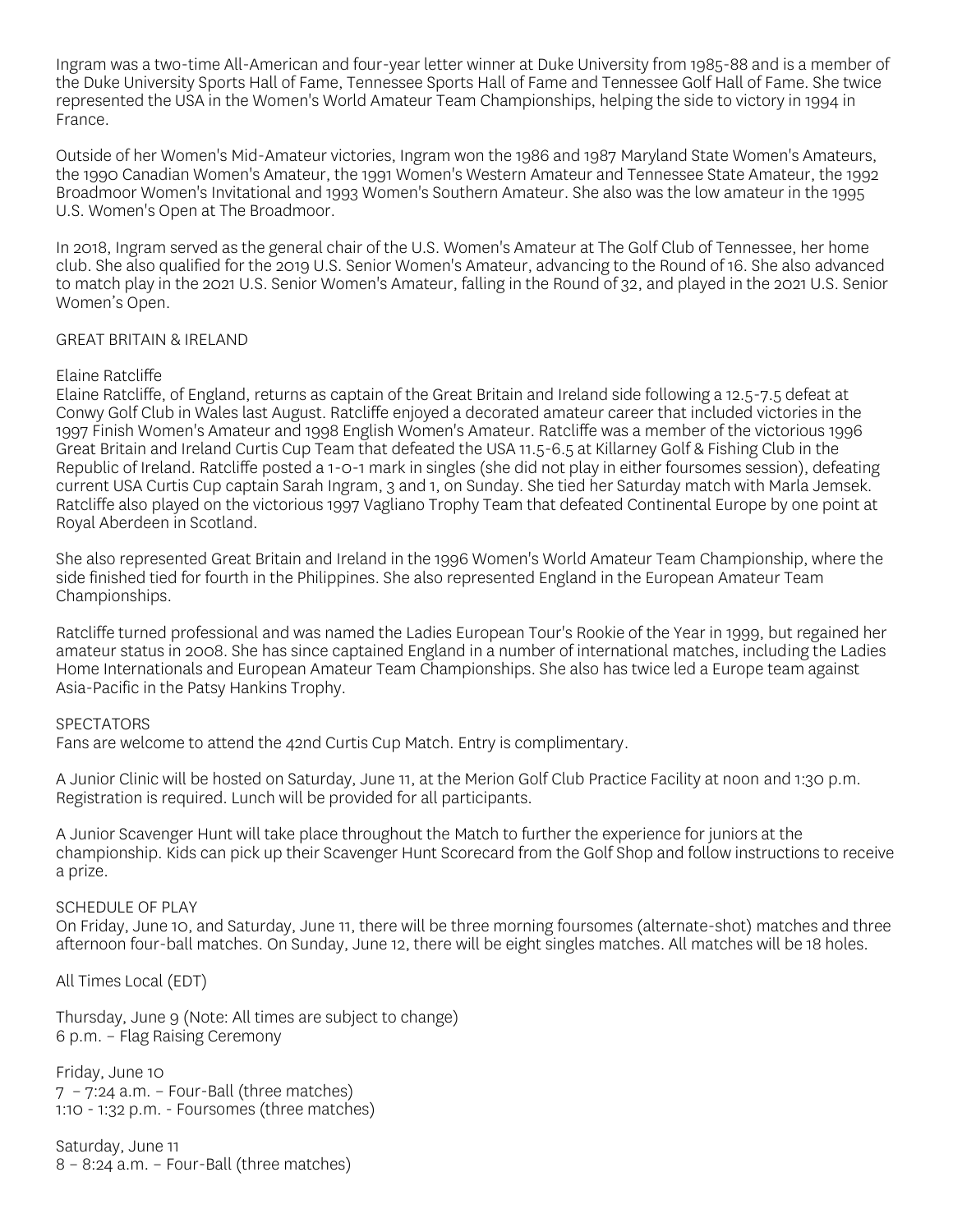3:10.- 3:32 p.m. - Foursomes (three matches)

Sunday, June 12 2 – 3:17 p.m. – Singles (eight matches)

FOURSOMES

Foursomes is a match in which two players compete against two other players in an alternate-shot format, with each side playing just one ball.

## **SCORING**

A victory in each match scores one point. In the event a match goes 18 holes without a winner, a half-point is awarded to each team.

The team that scores the most points wins the Match. In the event of a tie, the team that won the previous competition retains the Curtis Cup.

## TELEVISION SCHEDULE

A full broadcast schedule can be found below:

| Day               | <b>Network</b>      | <b>Time</b>               |
|-------------------|---------------------|---------------------------|
| Thursday, June 9  | Golf Channel        | $6:05 - 7$ p.m.           |
| Friday, June 10   | Golf Channel        | $9:30$ a.m. $-12:30$ p.m. |
| Friday, June 10   | Peacock             | 2:30 - 5:30 p.m.          |
| Saturday, June 11 | Peacock             | $10-11$ a.m.              |
| Saturday, June 11 | Golf Channel        | 11 a.m. $-$ 1 p.m.        |
| Saturday, June 11 | Peacock             | 4-5 p.m.                  |
| Saturday, June 11 | Golf Channel        | 5-7 p.m.                  |
| Sunday, June 12   | Peacock             | $2-5$ p.m.                |
| Sunday, June 12   | <b>Golf Channel</b> | 5-7 p.m.                  |

## CURTIS CUP MATCH HISTORY

Officially named "The Women's International Cup," the cup for the Curtis Cup Match was officially presented in 1932 by Harriot and Margaret Curtis, sisters who won the U.S. Women's Amateur four times between them. The cup, a silver bowl of Paul Revere design, is inscribed: "To stimulate friendly rivalry among the women golfers of many lands." The cup was first presented in 1927 to give momentum to the competition, but play didn't begin until 1932, largely because of financial reasons.

As beloved as the Curtis Cup Match is among those who have battled for it, no other USGA competition has had such problems getting off the ground.

The Match dates to an informal match played in 1905. Frances Griscom, of Philadelphia, the 1900 U.S. Women's Amateur Champion, suggested that it would be fun for a group to play in the British Ladies Open Amateur, at Cromer, England. Eight Americans made the trip to play, including Miss Griscom, Georgianna Bishop, the 1904 Women's Amateur Champion, and Harriot and Margaret Curtis.

An informal match developed between the Americans and a team from Britain. Although the USA was soundly beaten, the exhilaration and goodwill established by their visit always stayed with the competitors, particularly Margaret and Harriot Curtis.

Interest in an international match was revived at a 1924 meeting of the Women's Eastern Golf Association and became a subject of discussion among the Association, the British Ladies' Golf Union and the French Golf Union over the next five years. In 1927, the Curtis sisters gave the idea another push by donating a cup for an international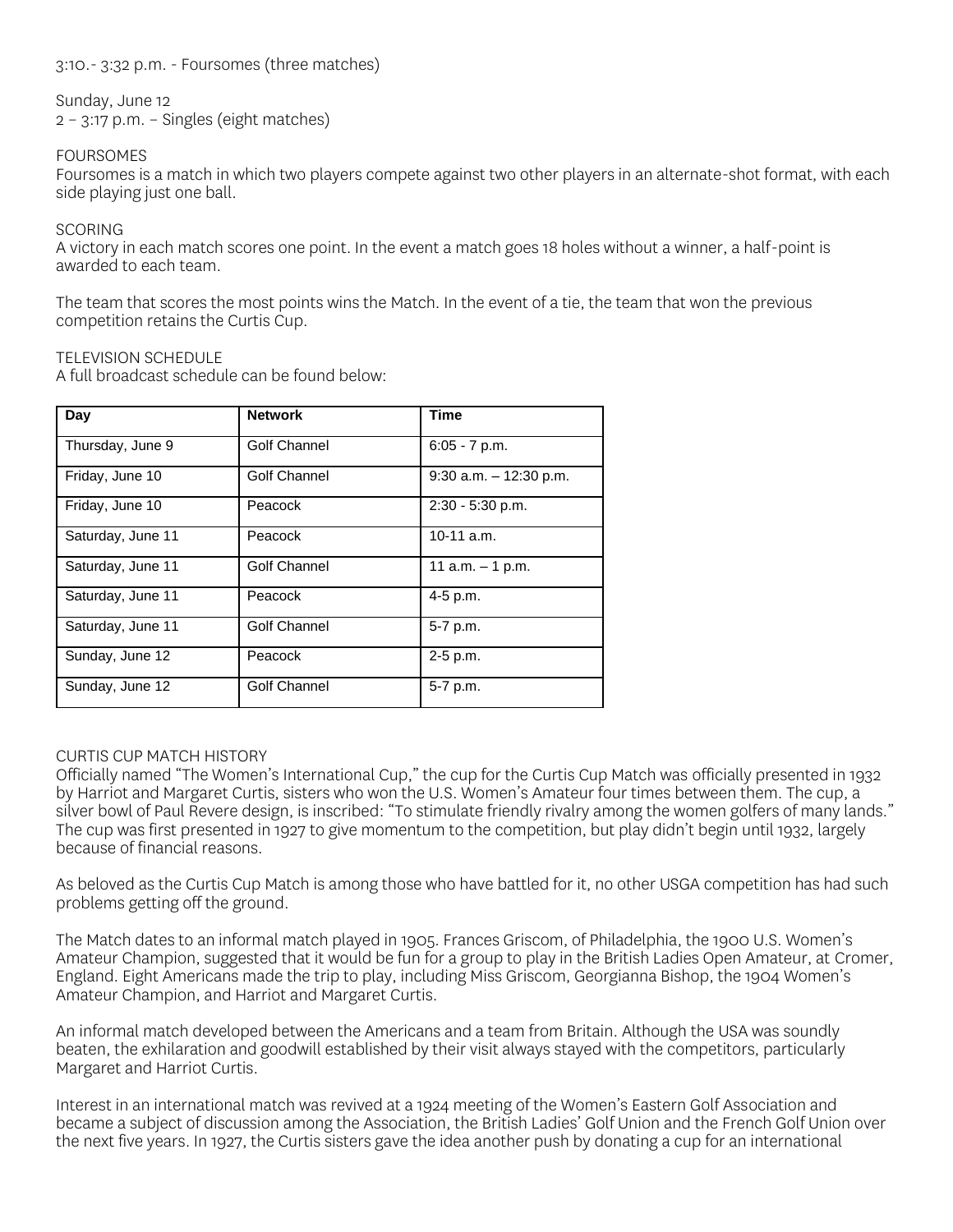match. Fanny Osgood, of Boston, was appointed to again take up the matter with the LGU. A match was tentatively planned for 1928, but financial obstacles made it impossible.

In 1928, the USGA Women's Committee appointed a subcommittee to consider an international match, but the idea was stymied by the usual lack of money. In 1930, the great American amateur Glenna Collett took matters into her own hands and arranged for a group of her countrywomen to play in Great Britain.

In 1931, the LGU agreed to regular matches with the United States. The USGA then decided to finance the American team and administer the competition. The Curtis Cup was accepted that same year as the official trophy.

The series began the following year at Wentworth Golf Club in England with the USA opposing Great Britain, with a proviso that France might join in whenever it was able to do so. While it was hoped that many nations would eventually join in the Match, the Curtis Cup has remained a two-sided competition.

Although the Americans own a 28-8-3 lead in the biennial competition, the true meaning of the Curtis Cup Match has never been overshadowed by the results and the Match has always been regarded as a vehicle of international friendship and understanding.

The Match also has proved to be launching ground for future professional stardom. Those competitors include U.S. Women's Open champions JoAnne Gunderson Carner, Paula Creamer, Juli Inkster, Cristie Kerr, Hilary Lunke, Hollis Stacy and Michelle Wie as well as LPGA Tour stars Beth Daniel, Jessica Korda, Stacy Lewis, Nancy Lopez and Lexi Thompson.

Top Great Britain and Ireland players include World Golf Hall of Fame inductee Laura Davies, Angela Bonnallack, Mary McKenna, Catriona Matthew, Belle Robertson, Karen Stupples, Georgia Hall, Bronte Law, Charley Hull and three-time McCormack Medal winner Leona Maguire.

World Golf Hall of Famer Carol Semple Thompson competed in a record-12 Curtis Cup Matches, while seven-time USGA champion Anne Sander was a member of eight USA teams. McKenna has represented GB&I a record nine times.

RECENT CURTIS CUP HISTORY

2002: USA 11, GB&I 7; Fox Chapel Golf Club, Pittsburgh, Pa. 2004: USA 10, GB&I 8; Formby Golf Club, Merseyside, England 2006: USA 11½, GB&I 6½; Bandon Dunes Golf Resort (Pacific Dunes Course), Bandon, Ore. 2008: USA 13, GB&I 7; Old Course at St. Andrews, Scotland 2010: USA 12½, GB&I 7½; Essex County Club, Manchester-by-the-Sea, Mass. 2012: GB&I 10½, USA 9½; The Nairn Golf Club, Nairn, Scotland 2014: USA 13, GB&I 7; St. Louis Country Club, St. Louis, Mo. 2016: GB&I 11½, USA 8½; Dun Laoghaire Golf Club, Dublin, Ireland 2018: USA 17, GB&I 3; Quaker Ridge G.C., Scarsdale, N.Y. 2021: USA 12½, GB&I 7½; Conwy G.C., Conwy, Wales

FUTURE SITES

2024: Sunningdale Golf Club, Berkshire, England/Dates TBD 2026: Bel-Air Country Club, Los Angeles, Calif./June 12-14 2038: Bandon Dunes Golf Resort, Bandon, Ore./Dates TBD

## 2021 CURTIS CUP RECAP

The USA rallied from a three-point deficit after Day 1 to defeat its Great Britain and Ireland counterparts, 12.5-7.5 at Conwy Golf Club in Wales. The Americans retained the Cup following its dominant 17-3 performance in 2018 at Quaker Ridge. The biennial competition was postponed one year due to COVID-19. World No. 1 Rose Zhang led the USA with a 4-0-1 mark.

### 2022 GREAT BRITAIN & IRELAND TEAM:

The current Women's World Amateur Golf Ranking™, for GB&I players is as follows: Darling (No. 10), Duncan (No. 62), Fuller (No. 41), Heath (No. 51), McGinty (No. 11), Walsh (No. 27), and WIlliamson (No. 53).

Hannah Darling, 18, Broomieknowe, Scotland

Having previously represented GB&I in the Junior Vagliano Trophy and Europe in the Junior Solheim Cup, Darling made her Curtis Cup debut at Conwy last year and secured an impressive three points. Winner of the 2021 St Rule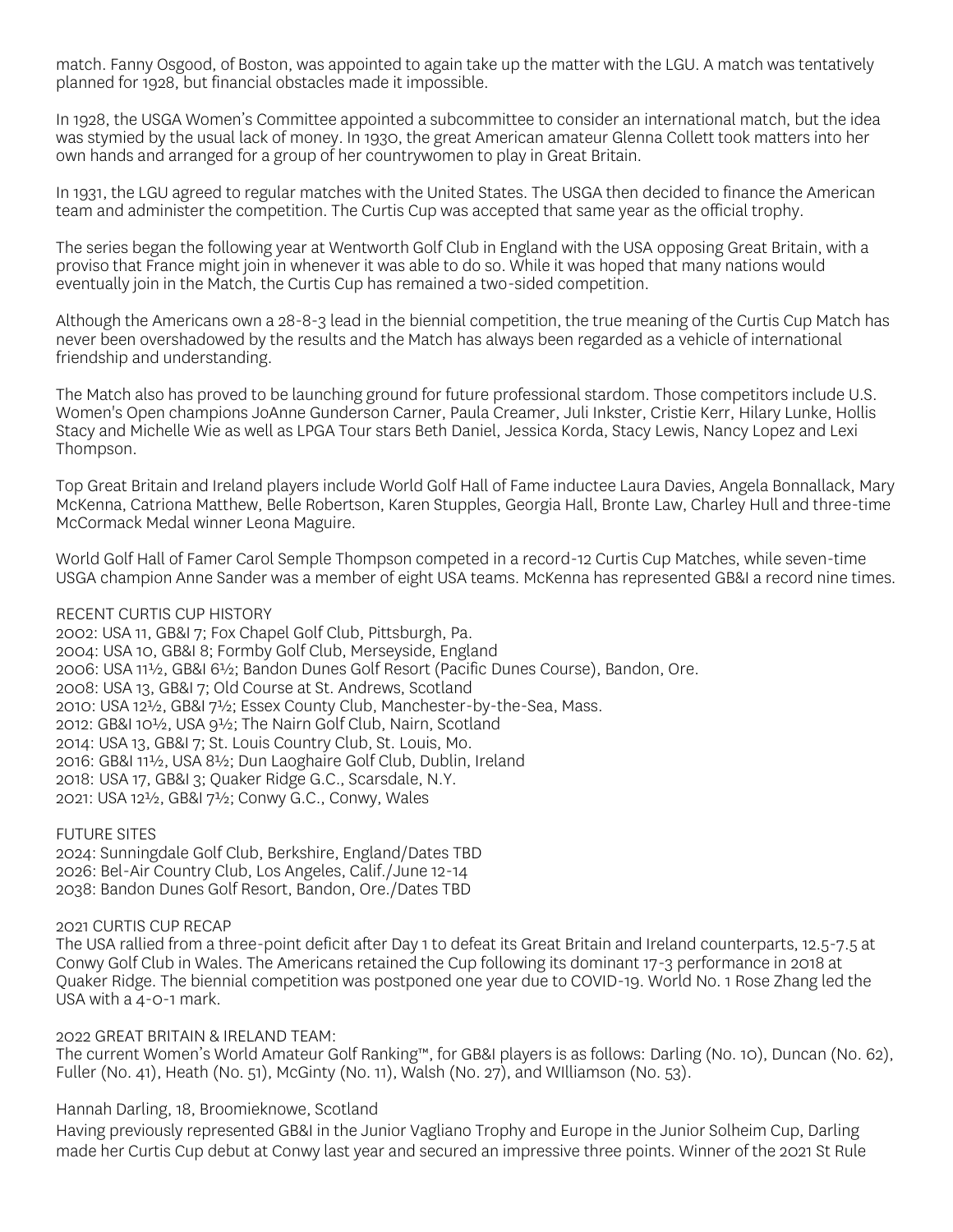Trophy and the 2021 R&A Girls' Amateur Championship, Darling has continued her form after joining the University of South Carolina. The Scot has already posted six top-10 finishes on the US college circuit and made her debut at the Augusta National Women's Amateur in April.

## Louise Duncan, 22, West Kilbride, Scotland

The 2021 Women's Amateur Champion won the final at Kilmarnock (Barassie) by a record 9&8 margin and became the first Scot to triumph in 24 years. The victory helped seal her Curtis Cup debut at Conwy. An R&A Foundation Scholar and student at the University of Stirling, Duncan finished tied 10th at the AIG Women's Open last August, securing her exemption into the 2022 championship at Muirfield. A Scotland international, Duncan posted four top-10 finishes on the R&A Student Tour Series in 2021-22 and made her debut at the 2022 Augusta National Women's Amateur.

# Annabell Fuller, 19, Roehampton, England

Fuller made her second Curtis Cup appearance at Conwy in 2021, earning an impressive three points. Winner of the 2020 English Women's Open Amateur Stroke Play Championship and runner-up at the 2020 Women's Amateur Championship. Fuller, who has also represented Europe in the Junior Solheim Cup and is a regular international for England, has also shone at the University of Florida. In 2022, she has secured four top-10 results, including a runnerup finish in the Clemson Invitational. Fuller also qualified for the AIG Women's Open last August.

# Charlotte Heath, 20, Huddersfield, England

Heath secured a point on her Curtis Cup debut in Wales last year. Winner of the 2020 Australian Amateur Championship and a member of the victorious England teams at the European Ladies' Team Championship and Women's Home Internationals in 2021. The Florida State University student has secured five top-12 finishes on the US college circuit in 2022, including fourth place in the Moon Golf Invitational, building on four top-10 results in her 2021 season.

# Caley McGinty, 21, Knowle, England

GB&I's leading scorer on her Curtis Cup debut in 2021, securing three-and-a-half points from her five matches. Last year, McGinty earned the Mid-American Conference (MAC) Golfer and Freshman of the Year awards after securing three wins at Kent State. She was also a member of the victorious England teams at the European Ladies' Team Championship and the Women's Home Internationals. McGinty transferred to Oklahoma State from Kent State prior to the 2021-22 season and made an immediate impact on her new team, winning both the Schooner Fall Classic and the Jim West Challenge before making her Augusta National Women's Amateur debut in April.

## Emily Price, 22, Ludlow, England

In August 2020, Price celebrated the biggest win of her career after coming from behind to defeat Lily May Humphreys in the English Women's Amateur Championship final. At Kent State in the US, she has impressed, including wins in the Indiana Invitational and the Illini Women's Invitational in 2021 and most recently at the Lady Buckeye Invitational in April 2022. A participant for the International team in the Arnold Palmer Cup last year, Price has added three other top-20 results in the US in 2022.

## Lauren Walsh, 21 Castlewarden, Ireland

Walsh was the highest ranked player on the GB&I Curtis Cup team at Conwy in 2021 and went on to earn a point. The Irishwoman played in the AIG Women's Open last August and finished eighth in the 2019 ISPS Handa World Invitational on the Ladies European Tour. Walsh won the 2021 NCAA Championships as part of the team representing Wake Forest University and has achieved four top-20 results in 2022 including a third-place finish at the ACC Women's Golf Championship in April following on from her first start in the Augusta National Women's Amateur. A regular international for Ireland, she was also a member of the International team at the Arnold Palmer Cup in 2021.

# Amelia Williamson, 21, Sheringham, England

The Florida State student won the individual title at the Florida State Match Up in February, building on her secondplace finish in the same event in 2021. She also has three other top-10 results to her name in the US in 2022. Back home, Williamson enjoyed a fine summer last year, including third-place finishes in the English Women's Amateur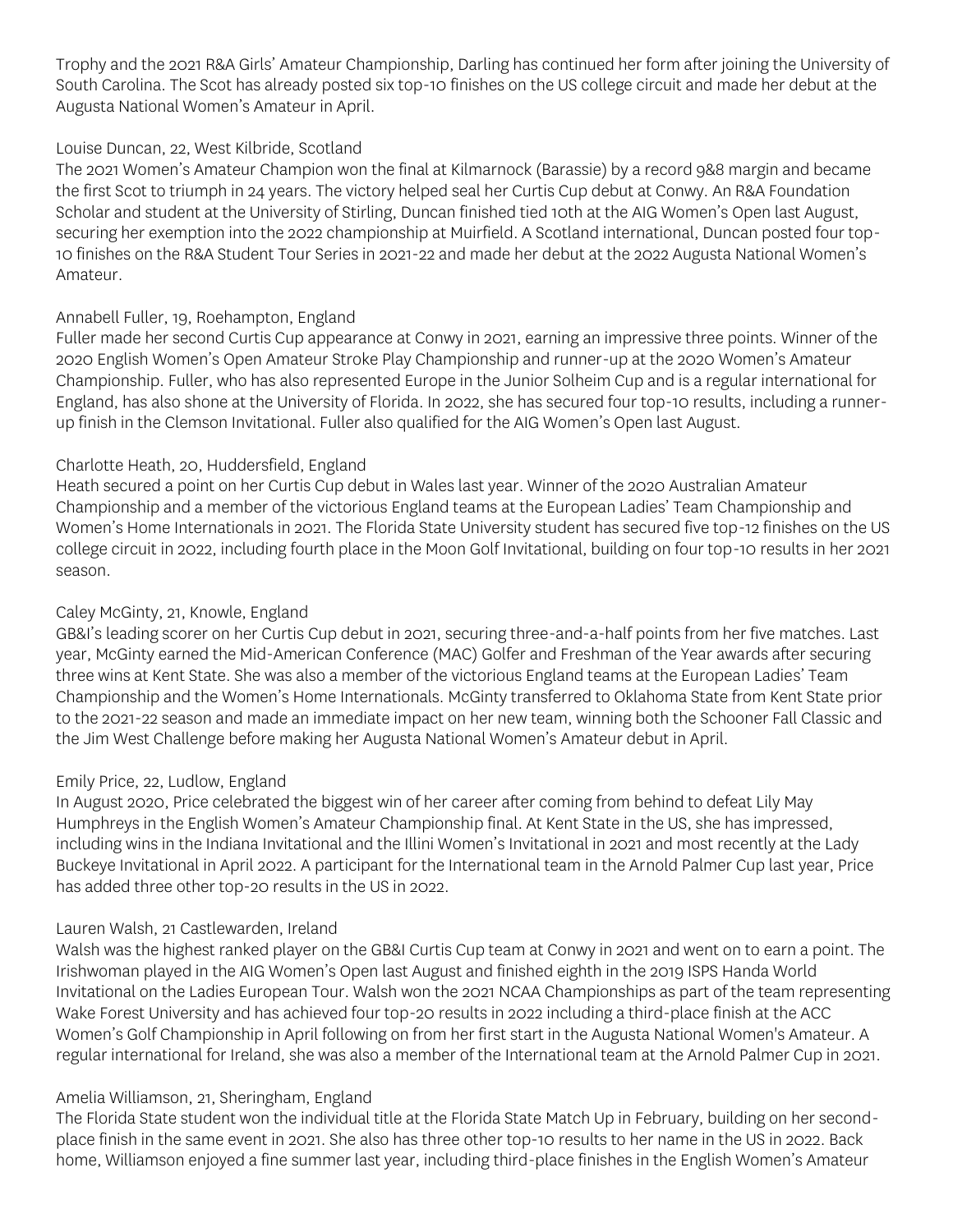and the English Women's Open Amateur Stroke Play. She was also seventh in the Helen Holm Scottish Women's Open and helped England win the Women's Home Internationals.

## 2022 USA TEAM:

The current Women's World Amateur Golf Ranking™, for GB&I players is as follows: Avery (No. 24), Castle (No. 64), Ganne (No. 18), Heck (No. 3), Kuehn (No. 8), Migliaccio (No. 18), Stone (No. 35), and Zhang (No. 1).

## Amari Avery, 18, of Riverside, Calif.

Avery is a freshman at the University of Southern California who just enrolled for the spring semester. She recently earned a T4 finish at the Augusta National Women's Amateur after an impressive junior career that included an appearance on the 2021 U.S. Junior Solheim Cup team, as well appearances in several professional tournaments, including the 2021 U.S. Women's Open and 2021 LPGA Founders Cup. She won the 2019 California Women's Amateur and is currently No. 24 in the Women's World Amateur Golf Ranking.

## Jensen Castle, 21, of West Columbia, S.C.

Castle defeated Yu-Chiang (Vivian) Hou, 2 and 1, to win the 121st U.S. Women's Amateur Championship at Westchester Country Club in Rye, N.Y., last August. Three weeks later, she earned 2 points for the victorious USA Curtis Cup Team, finishing with a 1-1-2 record in Wales. Castle, who set Kentucky's single-season stroke average record as a freshman, notched two top-20 finishes in the fall and led the team with a 71.75 stroke average. She recently earned a T12 finish at the 2022 Augusta National Women's Amateur. She is currently No. 67 in the WAGR.

## Megha Ganne, 18, of Holmdel, N.J.,

Ganne shared the first-round lead in the 2021 U.S. Women's Open at The Olympic Club before earning low-amateur honors with a T14 finish. In the past year, she won the Scott Robertson Memorial, recorded top-five finishes in the Annika Invitational, Girls Junior PGA Championship and the AJGA Tournament of Champions, in addition to representing the United States in both the Junior Solheim Cup and Junior Ryder Cup. In November, she officially committed to playing college golf at Stanford University. Ganne is a four-time Drive, Chip and Putt National Finalist and is an active participant in The First Tee of Metropolitan New York. She is currently No. 20 in WAGR.

## Rachel Heck, 20, of Memphis, Tenn.

Heck is a sophomore at Stanford University who won the 2021 Annika Award as the top collegiate golfer. She became the third player in women's college history to sweep conference (Pacific 12), regional (Stanford Regional) and national titles (NCAAs), joining USC's Annie Park and Arizona's Marisa Baena. Last year, Heck became the first Stanford woman to win an NCAA title, and the ninth freshman to achieve the feat. Heck's 69.72 scoring average over 25 rounds is the lowest in NCAA women's golf history. She was a semifinalist in the 2021 U.S. Women's Amateur, and a member of the victorious USA Curtis Cup Team last summer, compiling a 2-2-1 record. She is currently No. 3 in the WAGR.

## Rachel Kuehn, 20, of Asheville, N.C.

Kuehn a junior at Wake Forest University, earned medalist honors in the 2021 U.S. Women's Amateur Championship at Westchester Country Club, posting 6-under-par 138 on the famed West Course. She had a strong start to her collegiate season, finishing runner-up at the Bryan National Collegiate before winning the Tar Heel Invitational by a stroke after a second-round 63, the lowest 18-hole score in Wake Forest women's golf history. She won the 2020 North & South Women's Amateur and the 2020 Ladies National Golf Association Amateur. Kuehn's mother, Brenda Corrie Kuehn, was a member of the USA Curtis Cup Team in 1996 alongside Sarah Ingram, as well as in 1998, when she went 4-0 and scored the clinching point in the USA's victory. The Kuehns became the second mother/daughter tandem to have played in a Curtis Cup when Kuehn played in 2021 at Conwy Golf Club in Wales, where she scored the clinching point for her team on the way to a 3-1-0 record. She is currently No. 8 in the WAGR.

## Emilia Migliaccio, 23, of Cary, N.C.

Migliaccio will make her second Curtis Cup Team appearance, going 2-2 in her Match debut last August. She was a quarterfinalist in the 2020 U.S. Women's Amateur and finished runner-up to Tsubasa Kajitani in the 2021 Augusta National Women's Amateur. Migliaccio, who last spring graduated from Wake Forest University, was a two-time firstteam All-American and helped lead the Demon Deacons to the 2019 ACC title while capturing the ACC individual title. Migliaccio decided against turning professional and returned to Wake Forest in the fall for a two-year master's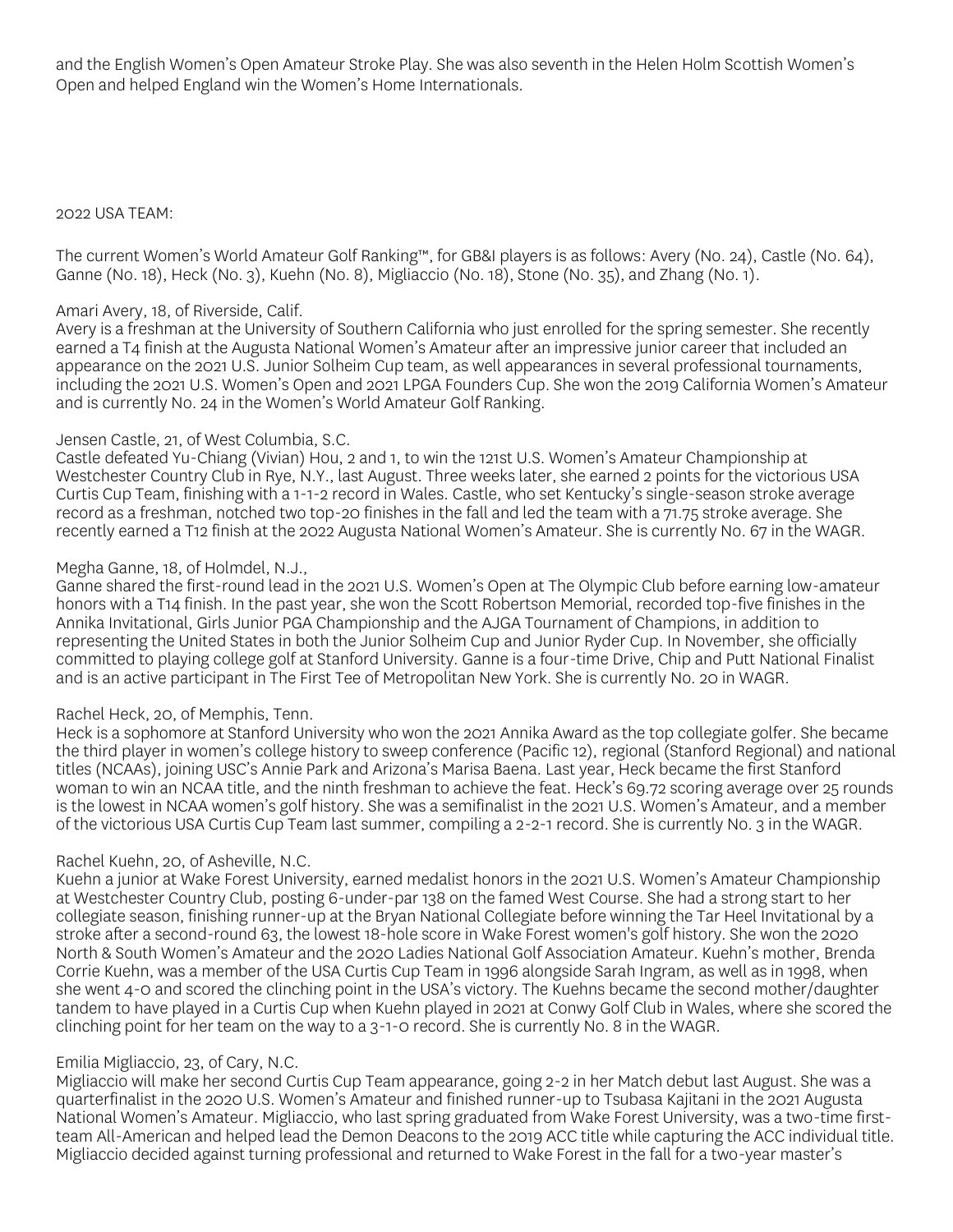program in communication. She will rejoin the school's women's golf team next year. She currently works part-time as a writer and on-air broadcaster for Golf Channel during which she has covered LPGA, NCAA and USGA events. She is currently No. 17 in WAGR.

### Latanna Stone, 20, of Riverview, Fla.

Stone, a junior at LSU, finished T2 in the 2022 Augusta National Women's Amateur Championship. Stone has played in three U.S. Women's Amateur Championships. In 2012, at the age of 10, she became the youngest competitor in the championship's history, a distinction she still holds. As a sophomore, Stone earned All-America honors after five top-10 finishes, leading LSU back to the NCAA Championships. She was selected for the 2020 Arnold Palmer Cup team and posted a 2-0-2 record, helping the United States earn back the Cup. She also played in the 2016 U.S. Women's Amateur Four-Ball Championship. She is currently No. 28 in the WAGR.

### Rose Zhang, 19, of Irvine, Calif.

Zhang is a two-time USGA champion and currently No. 1 in the Women's WAGR, having won the McCormack Medal as the world's leading amateur in August for the second consecutive year. After winning the 2020 U.S. Women's Amateur in Maryland, Zhang earned her second USGA title last July, defeating Bailey Davis, 6 and 4, in the final match of the 2021 U.S. Girls' Junior, becoming just the eighth player to win both the U.S. Girls' Junior and U.S. Women's Amateur. A freshman at Stanford University, Zhang began her collegiate career earning individual victories in her first three starts. It was the first time in Cardinal history that a freshman – male or female – won their first three events. Prior to arriving at Stanford, Zhang went 4-0-1 to lead the United States over GB&I in the 2021 Curtis Cup. She has competed in six women's major championships, making the cut in three, including a T11 finish in the 2020 ANA Inspiration. Zhang recently finished T12 at this year's Augusta National Women's Amateur.

### MERION GOLF CLUB HISTORY

Founded in 1896 as the Merion Cricket Club, Merion's East Course was designed by Hugh Wilson and opened in 1912. A lifelong amateur golfer who was a member of the golf team at Princeton University, Wilson was assigned the task of creating the East Course by the Merion Cricket Club Golf Committee. He also planned Merion's West Course (1914) and Cobb's Creek Golf Club (1916). Today, every effort is made to ensure that people playing the course compete on the same course as the champions of old.

Several of the game's greats have won USGA championships at Merion, including Charles "Chick" Evans Jr. (1916 U.S. Amateur); Bob Jones (1924 and 1930 U.S. Amateurs); Dorothy Porter (1949 U.S. Women's Amateur); Ben Hogan, who defeated Lloyd Mangrum and George Fazio in a playoff (1950 U.S. Open); Lee Trevino, who defeated Jack Nicklaus in a playoff (1971 U.S. Open); and Justin Rose (2013 U.S. Open).

Merion is one of only three clubs in the United States to have hosted both the Walker Cup and Curtis Cup matches. The Minikahda Club in Minneapolis, Minn., hosted the 1957 Walker Cup and 1998 Curtis Cup matches. Quaker Ridge Golf Club in Scarsdale, N.Y., hosted the 2018 Curtis Cup Match as well as the 1997 Walker Cup Match.

### USGA CHAMPIONSHIPS AT MERION

Merion Golf Club holds the record for the most USGA championships hosted by a club (19). Merion hosted its first USGA championship in 1904 – the U.S. Women's Amateur. The U.S. Open has been played five times (1934, 1950, 1971, 1981, 2013) at the club, while six U.S. Amateurs have been held (1916, 1924, 1930, 1966, 1989 and 2005). Hugh Wilson designed Merion's East Course, where Bob Jones won two of his record five U.S. Amateurs (1924, 1930). The club will establish a record for the most U.S. Amateurs when the Amateur is contested there for the seventh time in 2026.

### CURTIS CUP IN PENNSYLVANIA

The 2022 Match will be the third conducted in the state of Pennsylvania. The previous host clubs were Merion Golf Club in Ardmore, in 1954 and Fox Chapel Golf Club, in Pittsburgh, in 2002.

### USGA CHAMPIONSHIPS IN PENNSLYVANIA

The 2022 Curtis Cup will be the 89th USGA championship conducted in the state of Pennsylvania. In 2022, the keystone state will also be hosting the 42nd U.S. Senior Open Championship at Saucon Valley Country Club in Bethlehem, Pa., June 23-26.

### MEDIA CONFERENCES

Captains and players from each team will meet with credentialed media on Thursday, June 9. Media conferences are also scheduled at the conclusion of each day's play.